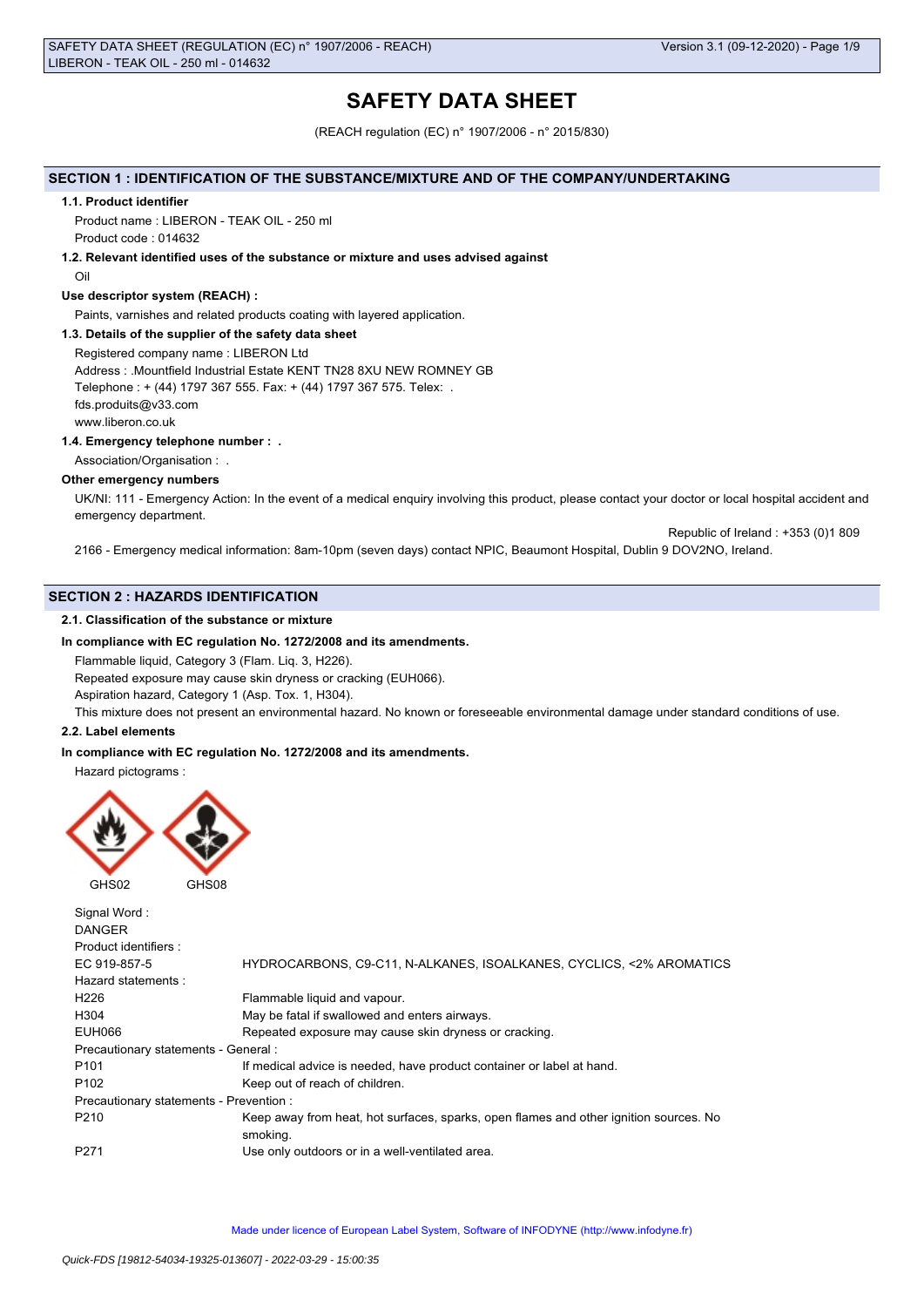# SAFETY DATA SHEET (REGULATION (EC) n° 1907/2006 - REACH) Version 3.1 (09-12-2020) - Page 2/9 LIBERON - TEAK OIL - 250 ml - 014632

Precautionary statements - Response :

P301 + P310 IF SWALLOWED: Immediately call a POISON CENTER/doctor/...

P331 Do NOT induce vomiting.

Precautionary statements - Disposal :

P501 Dispose of contents/container to a waste collection center (contact the local authority)

# **2.3. Other hazards**

The mixture does not contain substances classified as 'Substances of Very High Concern' (SVHC) >= 0.1% published by the European CHemicals Agency (ECHA) under article 57 of REACH: http://echa.europa.eu/fr/candidate-list-table The mixture fulfils neither the PBT nor the vPvB criteria for mixtures in accordance with annexe XIII of the REACH regulations EC 1907/2006.

# **SECTION 3 : COMPOSITION/INFORMATION ON INGREDIENTS**

# **3.2. Mixtures**

# **Composition :**

| Identification                  | (EC) 1272/2008      | <b>Note</b> | $\%$                 |
|---------------------------------|---------------------|-------------|----------------------|
| <b>INDEX: Z470</b>              | GHS07, GHS08, GHS02 |             | $10 \le x \% \le 25$ |
| EC: 919-857-5                   | Dgr                 |             |                      |
| REACH: 01-2119463258-33         | Flam. Lig. 3, H226  |             |                      |
|                                 | Asp. Tox. 1, H304   |             |                      |
| HYDROCARBONS, C9-C11,           | STOT SE 3, H336     |             |                      |
| N-ALKANES, ISOALKANES, CYCLICS, | EUH:066             |             |                      |
| <2% AROMATICS                   |                     |             |                      |
| INDEX: Z472                     | GHS08               |             | $10 \le x \% \le 25$ |
| EC: $918-481-9$                 | Dgr                 |             |                      |
| REACH: 01-2119457273-39         | Asp. Tox. 1, H304   |             |                      |
|                                 | EUH:066             |             |                      |
| HYDROCARBONS, C10-C13,          |                     |             |                      |
| N-ALKANES, ISOALKANES, CYCLICS, |                     |             |                      |
| <2% AROMATICS                   |                     |             |                      |

# **Information on ingredients :**

(Full text of H-phrases: see section 16)

# **SECTION 4 : FIRST AID MEASURES**

As a general rule, in case of doubt or if symptoms persist, always call a doctor. NEVER induce swallowing by an unconscious person.

#### **4.1. Description of first aid measures**

#### **In the event of splashes or contact with eyes :**

Wash thoroughly with fresh, clean water for 15 minutes holding the eyelids open.

#### **In the event of splashes or contact with skin :**

Remove contaminated clothing and wash the skin thoroughly with soap and water or a recognised cleaner.

Watch out for any remaining product between skin and clothing, watches, shoes, etc.

In the event of an allergic reaction, seek medical attention.

# **In the event of swallowing :**

Do not give the patient anything orally.

In the event of swallowing, if the quantity is small (no more than one mouthful), rinse the mouth with water and consult a doctor. Seek medical attention, showing the label.

If swallowed accidentally, call a doctor to ascertain whether observation and hospital care will be necessary. Show the label.

If swallowed accidentally, do not allow to drink, do not induce vomiting and transfer to hospital immediately by ambulance. Show the label to the doctor.

# **4.2. Most important symptoms and effects, both acute and delayed**

No data available.

# **4.3. Indication of any immediate medical attention and special treatment needed**

No data available.

# **SECTION 5 : FIREFIGHTING MEASURES**

#### Flammable.

Chemical powders, carbon dioxide and other extinguishing gas are suitable for small fires.

# **5.1. Extinguishing media**

Keep packages near the fire cool, to prevent pressurised containers from bursting.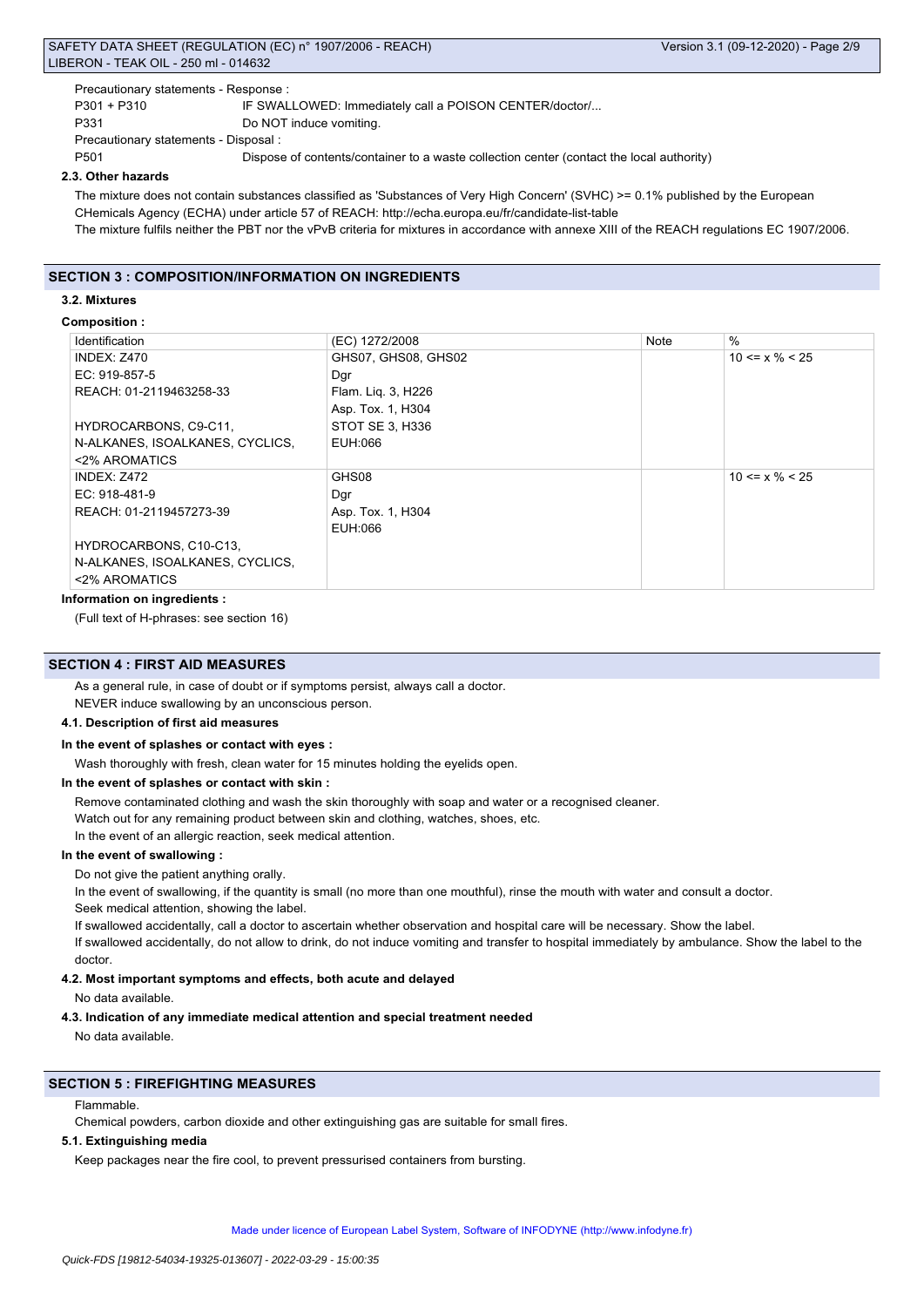# **Suitable methods of extinction**

- In the event of a fire, use :
- sprayed water or water mist
- water with AFFF (Aqueous Film Forming Foam) additive
- halon
- foam
- multipurpose ABC powder
- BC powder
- carbon dioxide (CO2)

Prevent the effluent of fire-fighting measures from entering drains or waterways.

# **Unsuitable methods of extinction**

In the event of a fire, do not use :

- water jet

# **5.2. Special hazards arising from the substance or mixture**

A fire will often produce a thick black smoke. Exposure to decomposition products may be hazardous to health.

Do not breathe in smoke.

In the event of a fire, the following may be formed :

- carbon monoxide (CO)
- carbon dioxide (CO2)

### **5.3. Advice for firefighters**

Fire-fighting personnel are to be equipped with autonomous insulating breathing apparatus.

# **SECTION 6 : ACCIDENTAL RELEASE MEASURES**

# **6.1. Personal precautions, protective equipment and emergency procedures**

Consult the safety measures listed under headings 7 and 8.

# **For non first aid worker**

Because of the organic solvents contained in the mixture, eliminate sources of ignition and ventilate the area.

Avoid any contact with the skin and eyes.

# **For first aid worker**

First aid workers will be equipped with suitable personal protective equipment (See section 8).

# **6.2. Environmental precautions**

Contain and control the leaks or spills with non-combustible absorbent materials such as sand, earth, vermiculite, diatomaceous earth in drums for waste disposal.

Prevent any material from entering drains or waterways.

# **6.3. Methods and material for containment and cleaning up**

Clean preferably with a detergent, do not use solvents.

# **6.4. Reference to other sections**

No data available.

# **SECTION 7 : HANDLING AND STORAGE**

Requirements relating to storage premises apply to all facilities where the mixture is handled.

# **7.1. Precautions for safe handling**

Always wash hands after handling.

Remove and wash contaminated clothing before re-using.

Ensure that there is adequate ventilation, especially in confined areas.

# **Fire prevention :**

Handle in well-ventilated areas.

Vapours are heavier than air. They can spread along the ground and form mixtures that are explosive with air.

Prevent the formation of flammable or explosive concentrations in air and avoid vapor concentrations higher than the occupational exposure limits.

Never inhale this mixture.

Prevent the accumulation of electrostatic charges with connections to earth.

The mixture can become electrostatically charged: always ground when decanting. Wear antistatic shoes and clothing and make floors of non-conductive

Use the mixture in premises free of naked flames or other sources of ignition and ensure that electrical equipment is suitably protected. Keep packages tightly closed and away from sources of heat, sparks and naked flames.

Do not use tools which may produce sparks. Do not smoke.

Prevent access by unauthorised personnel.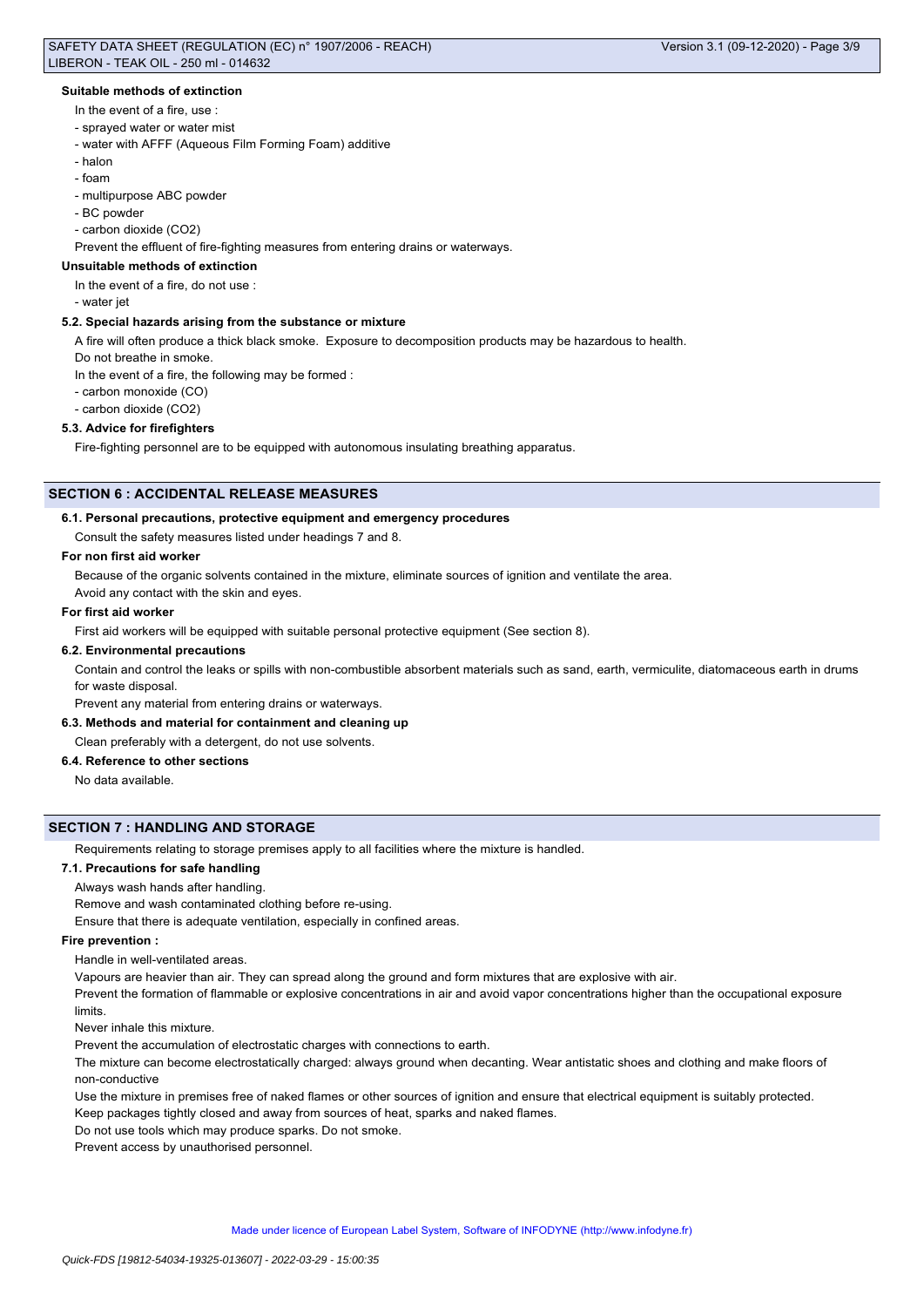For personal protection, see section 8.

Observe precautions stated on label and also industrial safety regulations.

Packages which have been opened must be reclosed carefully and stored in an upright position.

#### **Prohibited equipment and procedures :**

No smoking, eating or drinking in areas where the mixture is used.

# **7.2. Conditions for safe storage, including any incompatibilities**

No data available.

# **Storage**

Keep out of reach of children.

Keep the container tightly closed in a dry, well-ventilated place.

Keep away from food and drink, including those for animals.

Keep away from all sources of ignition - do not smoke.

Keep well away from all sources of ignition, heat and direct sunlight.

Avoid accumulation of electrostatic charges.

The floor must be impermeable and form a collecting basin so that, in the event of an accidental spillage, the liquid cannot spread beyond this area.

# **Packaging**

Always keep in packaging made of an identical material to the original.

# **7.3. Specific end use(s)**

No data available.

# **SECTION 8 : EXPOSURE CONTROLS/PERSONAL PROTECTION**

# **8.1. Control parameters**

No data available.

#### **Derived no effect level (DNEL) or derived minimum effect level (DMEL):**

HYDROCARBONS, C9-C11, N-ALKANES, ISOALKANES, CYCLICS, <2% AROMATICS

| Final use:                |
|---------------------------|
| Exposure method:          |
| Potential health effects: |
| DNEL :                    |

Exposure method: Inhalation. Potential health effects: <br>
Long term systemic effects. DNEL : 871 mg of substance/m3

Exposure method: Ingestion.

Exposure method: Dermal contact.

Exposure method: Inhalation.

# **Final use: Consumers.**

Workers. Dermal contact.

Long term systemic effects. 208 mg/kg body weight/day

Potential health effects:<br>
Long term systemic effects. DNEL : 125 mg/kg body weight/day

Potential health effects: Long term systemic effects. DNEL : 125 mg/kg body weight/day

Potential health effects: Long term systemic effects. DNEL : 185 mg of substance/m3

# **8.2. Exposure controls**

#### **Personal protection measures, such as personal protective equipment**

Use personal protective equipment that is clean and has been properly maintained. Store personal protective equipment in a clean place, away from the work area. Never eat, drink or smoke during use. Remove and wash contaminated clothing before re-using. Ensure that there is adequate ventilation, especially in confined areas.

# **- Eye / face protection**

Avoid contact with eyes. Use eye protectors designed to protect against liquid splashes Before handling, wear safety goggles in accordance with standard EN166.

# **- Hand protection**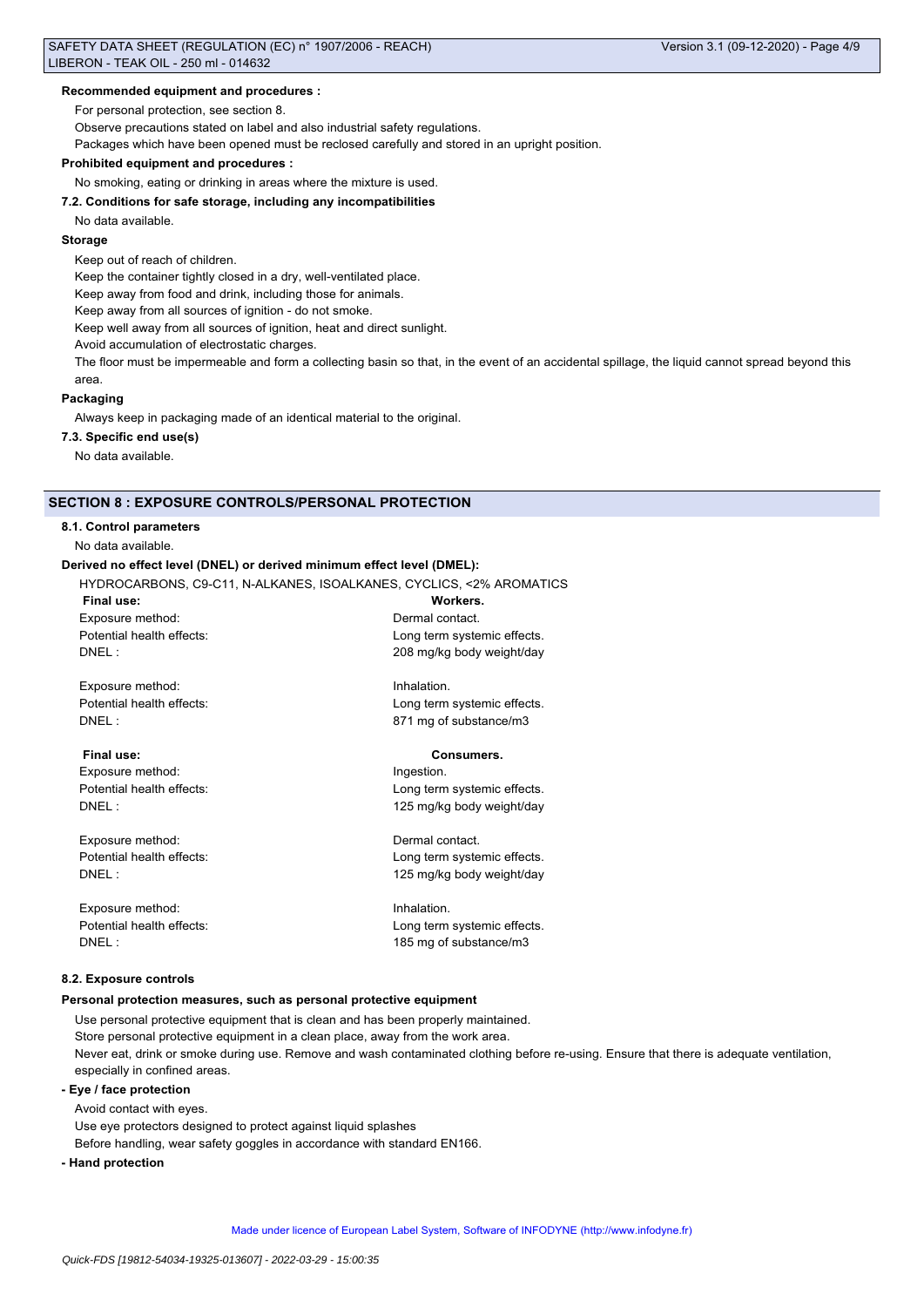Use suitable protective gloves that are resistant to chemical agents in accordance with standard EN374.

Gloves must be selected according to the application and duration of use at the workstation.

Protective gloves need to be selected according to their suitability for the workstation in question : other chemical products that may be handled, necessary physical protections (cutting, pricking, heat protection), level of dexterity required.

Type of gloves recommended :

- Nitrile rubber (butadiene-acrylonitrile copolymer rubber (NBR))

- PVA (Polyvinyl alcohol)

Recommended properties :

- Impervious gloves in accordance with standard EN ISO 374-2

# **- Body protection**

Avoid skin contact.

Wear suitable protective clothing.

Suitable type of protective clothing :

In the event of substantial spatter, wear liquid-tight protective clothing against chemical risks (type 3) in accordance with EN14605 to prevent skin contact.

In the event of a risk of splashing, wear protective clothing against chemical risks (type 6) in accordance with EN13034 to prevent skin contact. Work clothing worn by personnel shall be laundered regularly.

After contact with the product, all parts of the body that have been soiled must be washed.

# **SECTION 9 : PHYSICAL AND CHEMICAL PROPERTIES**

# **9.1. Information on basic physical and chemical properties**

**General information :**

| Physical state:                                        | Viscous liquid.                     |  |  |  |
|--------------------------------------------------------|-------------------------------------|--|--|--|
| Important health, safety and environmental information |                                     |  |  |  |
| $pH$ :                                                 | Not relevant.                       |  |  |  |
| Boiling point/boiling range:                           | Not relevant.                       |  |  |  |
| Flash Point:                                           | $38.00 °C$ .                        |  |  |  |
| Vapour pressure (50°C) :                               | Not relevant.                       |  |  |  |
| Density:                                               | $0.85 - 0.95$                       |  |  |  |
| Water solubility:                                      | Insoluble.                          |  |  |  |
| Viscosity:                                             | 14 mm2/s < $v$ <= 20.5 mm2/s (40°C) |  |  |  |
| Melting point/melting range:                           | Not relevant.                       |  |  |  |
| Self-ignition temperature :                            | Not relevant.                       |  |  |  |
| Decomposition point/decomposition range :              | Not relevant.                       |  |  |  |
|                                                        |                                     |  |  |  |

# **9.2. Other information**

No data available.

# **SECTION 10 : STABILITY AND REACTIVITY**

#### **10.1. Reactivity**

No data available.

# **10.2. Chemical stability**

This mixture is stable under the recommended handling and storage conditions in section 7.

# **10.3. Possibility of hazardous reactions**

When exposed to high temperatures, the mixture can release hazardous decomposition products, such as carbon monoxide and dioxide, fumes and nitrogen oxide.

#### **10.4. Conditions to avoid**

Any apparatus likely to produce a flame or to have a metallic surface at high temperature (burners, electric arcs, furnaces etc.) must not be allowed on the premises.

Avoid :

- accumulation of electrostatic charges.
- heating
- heat
- flames and hot surfaces

# **10.5. Incompatible materials**

#### No data available.

# **10.6. Hazardous decomposition products**

The thermal decomposition may release/form :

- carbon monoxide (CO)
- carbon dioxide (CO2)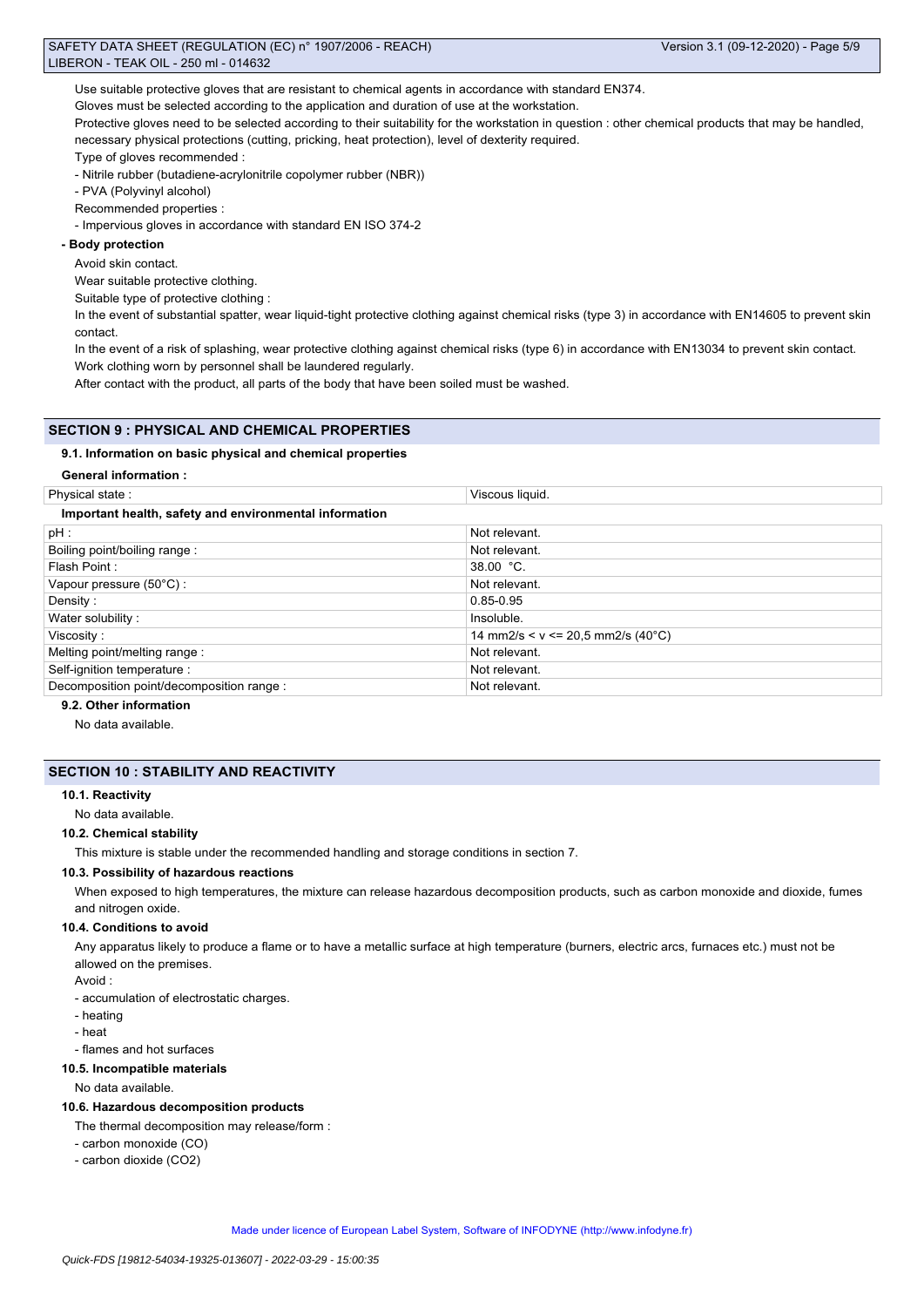# **SECTION 11 : TOXICOLOGICAL INFORMATION**

#### **11.1. Information on toxicological effects**

Exposure to vapours from solvents in the mixture in excess of the stated occupational exposure limit may result in adverse health effects such as mucous membrane and respiratory system irritation and adverse effects on kidney, liver and central nervous system.

Symptoms produced will include headaches, numbness, dizziness, fatigue, muscular asthenia and, in extreme cases, loss of consciousness. Repeated or prolonged contact with the mixture may cause removal of natural oil from the skin resulting in non-allergic contact dermatitis and absorption through the skin.

Splashes in the eyes may cause irritation and reversible damage

Aspiration toxicity includes severe acute effects such as chemical pneumonia, varying degrees of pulmonary injury or death following aspiration.

# **11.1.1. Substances**

# **Acute toxicity :**

| HYDROCARBONS, C10-C13, N-ALKANES, ISOALKANES, CYCLICS, <2% AROMATICS<br>Oral route: | $LD50 > 5000$ mg/kg<br>Species: Rat<br>OECD Guideline 401 (Acute Oral Toxicity)       |
|-------------------------------------------------------------------------------------|---------------------------------------------------------------------------------------|
| Dermal route:                                                                       | LD50 > 2000 mg/kg<br>Species: Rat<br>OECD Guideline 402 (Acute Dermal Toxicity)       |
| Inhalation route (Vapours):                                                         | $LC50 > 5000$ mg/m3<br>Species: Rat<br>OECD Guideline 403 (Acute Inhalation Toxicity) |
| HYDROCARBONS, C9-C11, N-ALKANES, ISOALKANES, CYCLICS, <2% AROMATICS<br>Oral route:  | $LD50 > 5000$ mg/kg<br>Species: Rat<br>OECD Guideline 401 (Acute Oral Toxicity)       |
| Dermal route:                                                                       | $LD50 > 5000$ mg/kg<br>Species: Rabbit<br>OECD Guideline 402 (Acute Dermal Toxicity)  |
| Inhalation route (Vapours):                                                         | $LC50 > 5000$ mg/l<br>Species: Rat<br>OECD Guideline 403 (Acute Inhalation Toxicity)  |

# **Germ cell mutagenicity :**

HYDROCARBONS, C9-C11, N-ALKANES, ISOALKANES, CYCLICS, <2% AROMATICS No mutagenic effect.

# **Carcinogenicity :**

HYDROCARBONS, C9-C11, N-ALKANES, ISOALKANES, CYCLICS, <2% AROMATICS Carcinogenicity Test : Negative. No carcinogenic effect.

# **11.1.2. Mixture**

# **Aspiration hazard :**

May be fatal if swallowed and enters airways.

Aspiration toxicity includes severe acute effects such as chemical pneumonia, varying degrees of pulmonary injury or death following aspiration.

# **Monograph(s) from the IARC (International Agency for Research on Cancer) :**

CAS 128-37-0 : IARC Group 3 : The agent is not classifiable as to its carcinogenicity to humans.

# **SECTION 12 : ECOLOGICAL INFORMATION**

#### **12.1. Toxicity**

#### **12.1.1. Substances**

HYDROCARBONS, C10-C13, N-ALKANES, ISOALKANES, CYCLICS, <2% AROMATICS Fish toxicity : C50 > 1000 mg/l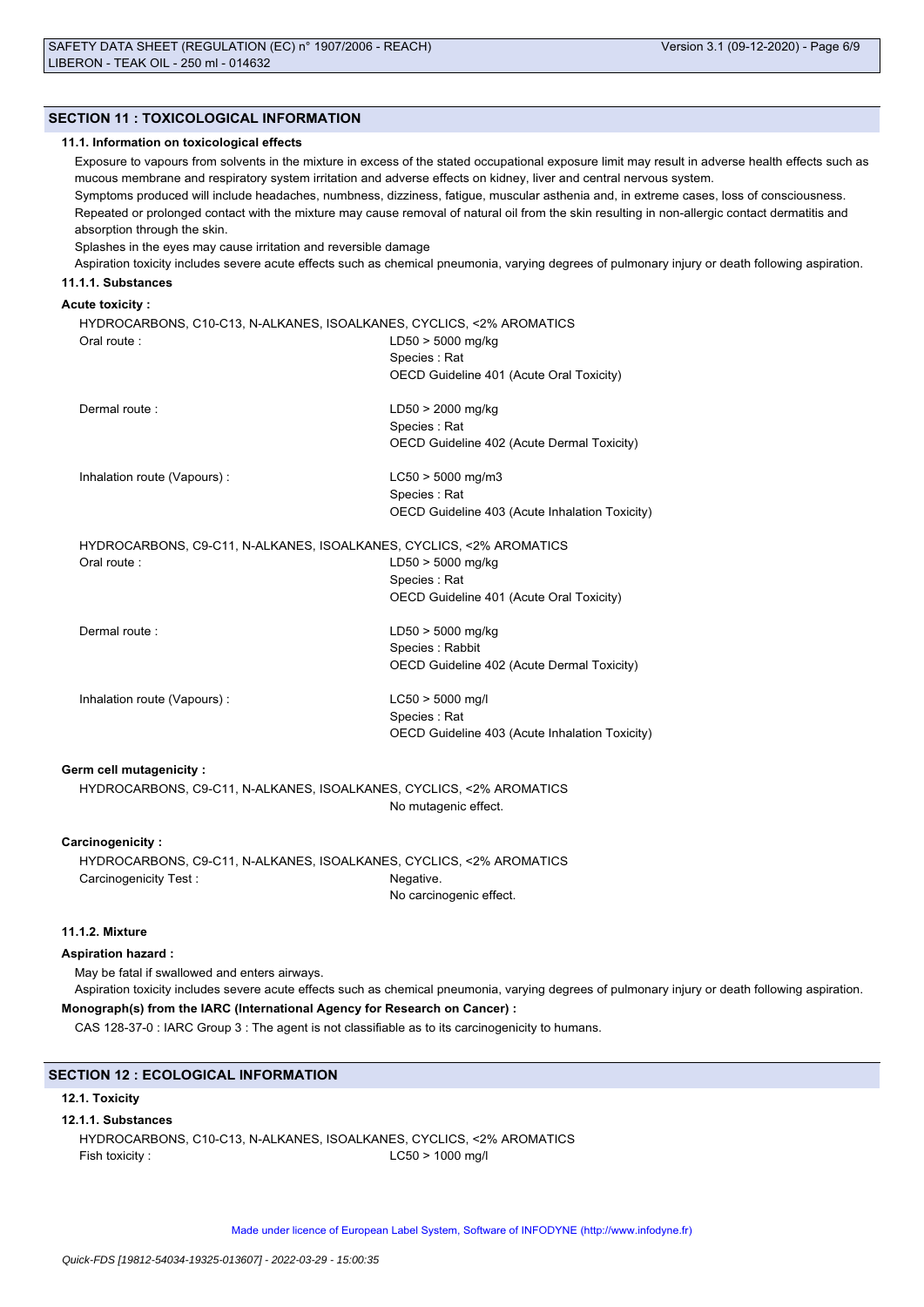| SAFETY DATA SHEET (REGULATION (EC) n° 1907/2006 - REACH)             |                                                                                          | Version 3.1 (09-12-2020) - Page 7/9 |
|----------------------------------------------------------------------|------------------------------------------------------------------------------------------|-------------------------------------|
| LIBERON - TEAK OIL - 250 ml - 014632                                 |                                                                                          |                                     |
|                                                                      | Species : Oncorhynchus mykiss                                                            |                                     |
|                                                                      | Duration of exposure : 96 h                                                              |                                     |
|                                                                      | OECD Guideline 203 (Fish, Acute Toxicity Test)                                           |                                     |
|                                                                      | $NOEC = 0.10$ mg/l                                                                       |                                     |
|                                                                      | Species : Oncorhynchus mykiss                                                            |                                     |
|                                                                      | Duration of exposure : 28 days                                                           |                                     |
|                                                                      | Other guideline                                                                          |                                     |
|                                                                      |                                                                                          |                                     |
| Crustacean toxicity:                                                 | EC50 > 1000 mg/l                                                                         |                                     |
|                                                                      | Species : Daphnia magna                                                                  |                                     |
|                                                                      | Duration of exposure: 48 h<br>OECD Guideline 202 (Daphnia sp. Acute Immobilisation Test) |                                     |
|                                                                      |                                                                                          |                                     |
|                                                                      | $NOEC = 0.18$ mg/l                                                                       |                                     |
|                                                                      | Species : Daphnia magna                                                                  |                                     |
|                                                                      | Duration of exposure : 21 days                                                           |                                     |
|                                                                      | Other guideline                                                                          |                                     |
| Algae toxicity:                                                      | ECr50 > 1000 mg/l                                                                        |                                     |
|                                                                      | Species : Pseudokirchnerella subcapitata                                                 |                                     |
|                                                                      | Duration of exposure : 72 h                                                              |                                     |
|                                                                      | OECD Guideline 201 (Alga, Growth Inhibition Test)                                        |                                     |
|                                                                      |                                                                                          |                                     |
| HYDROCARBONS, C9-C11, N-ALKANES, ISOALKANES, CYCLICS, <2% AROMATICS  |                                                                                          |                                     |
| Fish toxicity:                                                       | LC50 > 1000 mg/l                                                                         |                                     |
|                                                                      | Species : Oncorhynchus mykiss                                                            |                                     |
|                                                                      | Duration of exposure : 96 h                                                              |                                     |
|                                                                      | OECD Guideline 203 (Fish, Acute Toxicity Test)                                           |                                     |
|                                                                      | $NOEC = 0.23$ mg/l                                                                       |                                     |
|                                                                      | Species : Oncorhynchus mykiss                                                            |                                     |
|                                                                      | Duration of exposure: 28 days                                                            |                                     |
| Crustacean toxicity:                                                 | EC50 > 1000 mg/l                                                                         |                                     |
|                                                                      | Species : Daphnia magna                                                                  |                                     |
|                                                                      | Duration of exposure: 48 h                                                               |                                     |
|                                                                      | OECD Guideline 202 (Daphnia sp. Acute Immobilisation Test)                               |                                     |
|                                                                      |                                                                                          |                                     |
|                                                                      | $NOEC = 0.13$ mg/l                                                                       |                                     |
|                                                                      | Species : Daphnia magna                                                                  |                                     |
|                                                                      | Duration of exposure : 21 days                                                           |                                     |
| Algae toxicity:                                                      | ECr50 > 1000 mg/l                                                                        |                                     |
|                                                                      | Species : Pseudokirchnerella subcapitata                                                 |                                     |
|                                                                      | Duration of exposure : 72 h                                                              |                                     |
|                                                                      | OECD Guideline 201 (Alga, Growth Inhibition Test)                                        |                                     |
|                                                                      | $NOEC = 3$ mg/l                                                                          |                                     |
|                                                                      | Species : Pseudokirchnerella subcapitata                                                 |                                     |
|                                                                      | Duration of exposure : 72 h                                                              |                                     |
|                                                                      | OECD Guideline 201 (Alga, Growth Inhibition Test)                                        |                                     |
|                                                                      |                                                                                          |                                     |
| 12.1.2. Mixtures                                                     |                                                                                          |                                     |
| No aquatic toxicity data available for the mixture.                  |                                                                                          |                                     |
| 12.2. Persistence and degradability                                  |                                                                                          |                                     |
| 12.2.1. Substances                                                   |                                                                                          |                                     |
| HYDROCARBONS, C10-C13, N-ALKANES, ISOALKANES, CYCLICS, <2% AROMATICS |                                                                                          |                                     |
| Biodegradability:                                                    | Rapidly degradable.                                                                      |                                     |
| HYDROCARBONS, C9-C11, N-ALKANES, ISOALKANES, CYCLICS, <2% AROMATICS  |                                                                                          |                                     |
| Biodegradability:                                                    | no degradability data is available, the substance is considered as not                   |                                     |
|                                                                      | degrading quickly.                                                                       |                                     |
|                                                                      |                                                                                          |                                     |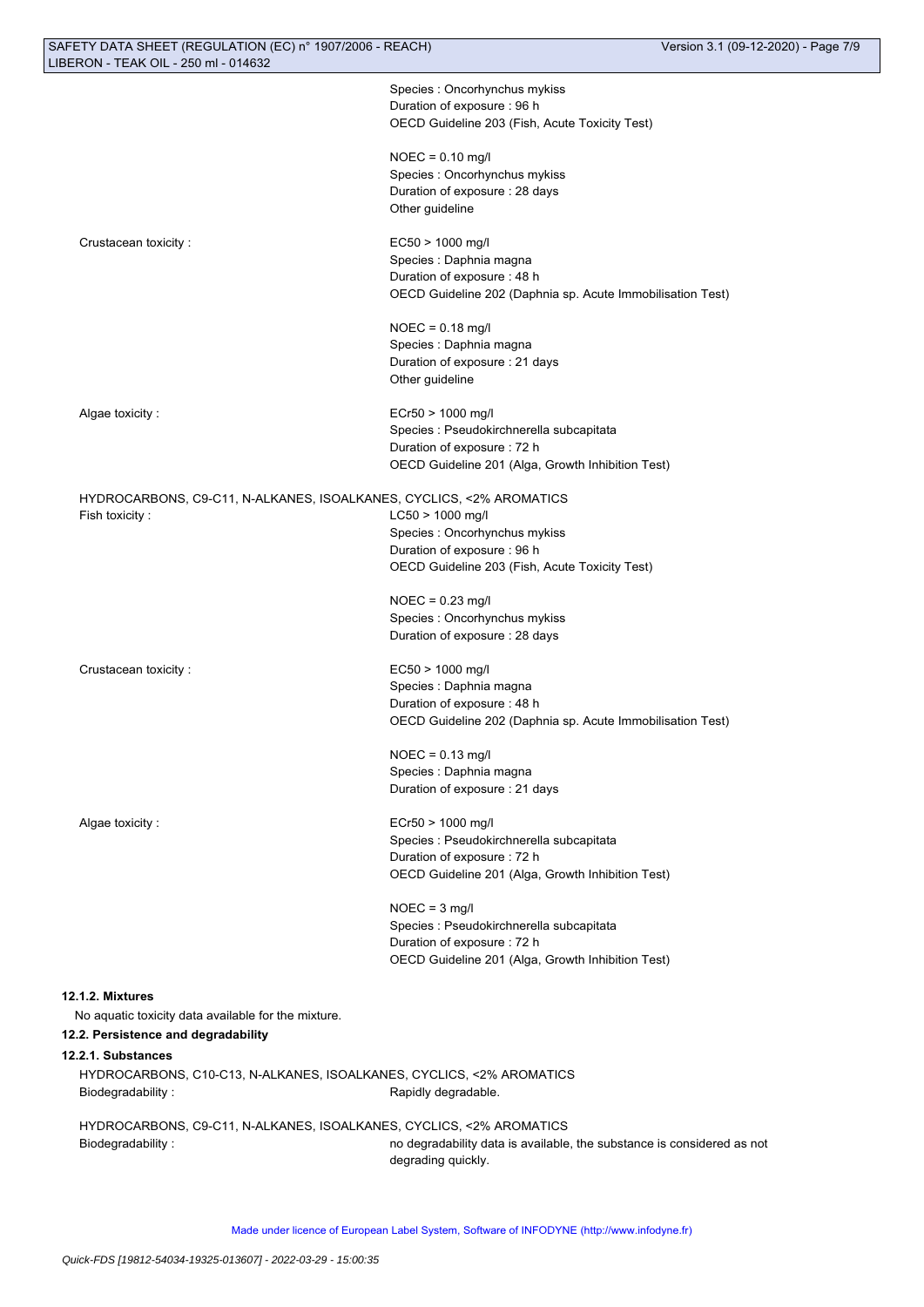# **12.3. Bioaccumulative potential**

No data available.

**12.4. Mobility in soil**

No data available.

**12.5. Results of PBT and vPvB assessment**

No data available.

#### **12.6. Other adverse effects**

No data available.

# **SECTION 13 : DISPOSAL CONSIDERATIONS**

Proper waste management of the mixture and/or its container must be determined in accordance with Directive 2008/98/EC.

CAUTION: Risk of self-combustion. Wet with water any textiles or tools soiled with the product and dispose of them in a tightly closed container.

# **13.1. Waste treatment methods**

Do not pour into drains or waterways.

# **Waste :**

Waste management is carried out without endangering human health, without harming the environment and, in particular without risk to water, air, soil, plants or animals.

Recycle or dispose of waste in compliance with current legislation, preferably via a certified collector or company.

Do not contaminate the ground or water with waste, do not dispose of waste into the environment.

#### **Soiled packaging :**

Empty container completely. Keep label(s) on container. Give to a certified disposal contractor.

# **SECTION 14 : TRANSPORT INFORMATION**

Transport product in compliance with provisions of the ADR for road, RID for rail, IMDG for sea and ICAO/IATA for air transport (ADR 2019 - IMDG 2018 - ICAO/IATA 2020).

#### **14.1. UN number**

1263

# **14.2. UN proper shipping name**

UN1263=PAINT (including paint, lacquer, enamel, stain, shellac, varnish, polish, liquid filler and liquid lacquer base) or PAINT RELATED MATERIAL (including paint thinning and reducing compound)

# **14.3. Transport hazard class(es)**

- Classification :



3

# **14.4. Packing group**

III

#### **14.5. Environmental hazards**

-

# **14.6. Special precautions for user**

| ADR/RID     | Class                             | Code           | Pack gr.       | Label    | Ident.     | LQ      | Provis.        | EQ             | Cat.                     | Tunnel |  |
|-------------|-----------------------------------|----------------|----------------|----------|------------|---------|----------------|----------------|--------------------------|--------|--|
|             | 3                                 | F <sub>1</sub> | Ш              | 3        | 30         | 5 L     | 163 367<br>650 | E <sub>1</sub> | 3                        | D/E    |  |
|             | *If Q <450l, see 2.2.3.1.5.1.     |                |                |          |            |         |                |                |                          |        |  |
| <b>IMDG</b> | Class                             | 2°Label        | Pack gr.       | LQ       | <b>EMS</b> | Provis. | EQ             | Stowage        | Segregati                |        |  |
|             |                                   |                |                |          |            |         |                | Handling       | on                       |        |  |
|             | 3                                 |                | $\mathbf{III}$ | 5L       | $F-E. S-E$ | 163 223 | E <sub>1</sub> | Category       | $\overline{\phantom{0}}$ |        |  |
|             |                                   |                |                |          |            | 367 955 |                | A              |                          |        |  |
|             | *if $Q$ < 450   see IMDG 2.3.2.5. |                |                |          |            |         |                |                |                          |        |  |
| <b>IATA</b> | Class                             | 2°Label        | Pack gr.       | Passager | Passager   | Cargo   | Cargo          | note           | EQ                       |        |  |

A192

3 |- |III |355 |60 L |366 |220 L |A3 A72 |E1